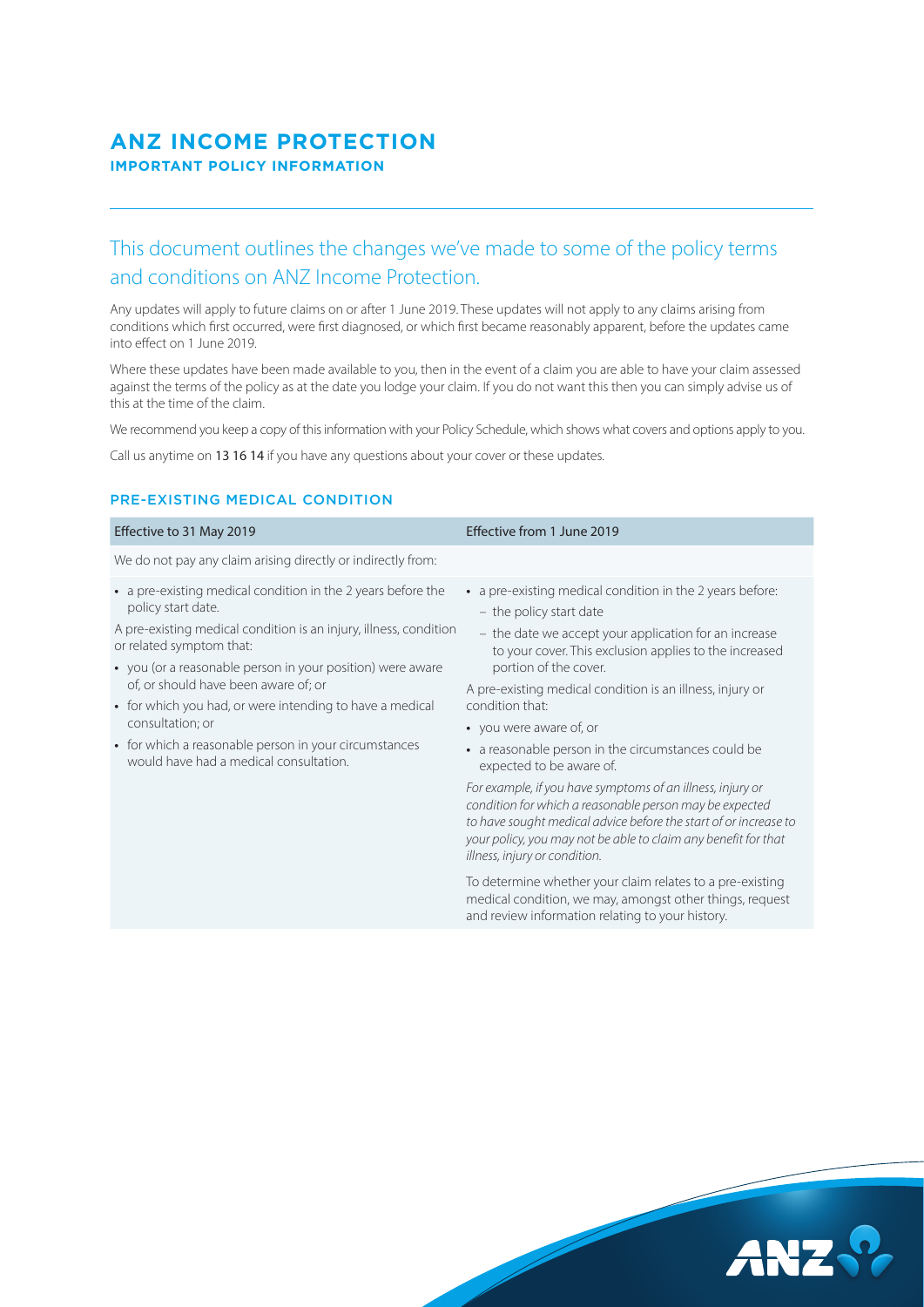#### **TRAVEL**

#### Effective to 31 May 2019 Effective from 1 June 2019

N/A – this exclusion has been removed

We do not pay any claim arising directly or indirectly from:

**•** you visiting a country for which the Australian Department of Foreign Affairs and Trade (DFAT) has issued a 'Do Not Travel' warning that's in force during the time you stay in that country

#### RECURRING CLAIMS

#### Effective to 31 May 2019 Effective from 1 June 2019 What happens if your illness or injury returns (recurring claims) If you're disabled by the same illness or injury within 6 months of the date you were last eligible to receive a benefit payment, meaning you need to restart your claim, we treat it as a continuation of your previous claim. In this case, we waive the waiting period, but your benefit period is reduced by any length of time for which you received a benefit for the previous claim. If you're disabled by the same illness or injury more than 6 months after the date you were last eligible to receive a benefit payment, we treat it as a separate claim. This means that a new waiting period and benefit period apply. You must have sufficiently recovered from your illness or injury, and returned to work in any paid occupation for at least 6 months in a row, for us to treat the claim as a separate claim. What happens if your illness or injury returns (recurring claims) If you stopped receiving the Income Benefit, but become disabled again by the same or related illness or injury that caused your previous claim, how we treat your recurring disability depends on: **•** when you became disabled again **•** whether you had fully recovered before becoming disabled again. Please see the definition of 'fully recovered' in the 'Glossary of important terms' **•** whether we have already paid the Income Benefit for your full benefit period. When you become disabled again by the same or related illness or injury How we treat your recurring disability Within 6 months of when you were last eligible for the Income Benefit We consider that your previous claim is continuing. You don't need to serve a new waiting period. If your policy is current and you haven't previously received benefits for the full benefit period, we will restart benefit payments. However, the total benefit period we pay will include the time we paid benefits on the previous claim. If we have already paid benefits for the full benefit period, we don't pay any further benefit. More than 6 months after you were last eligible for the Income Benefit and you had fully recovered before the disability recurred We will treat your claim as a new and separate claim. We will apply both a new waiting period and benefit period. More than 6 months after you were last eligible for the Income Benefit and you had not fully recovered before the disability recurred We consider that your previous claim is continuing. If your policy is current and you haven't previously received benefits for the full benefit period, we will restart benefit payments. However, you will need to serve a new waiting period. The total benefit period we pay will

include the time we paid benefits on the previous claim. If we have already paid benefits for the full benefit period, we do not pay any further benefit.

2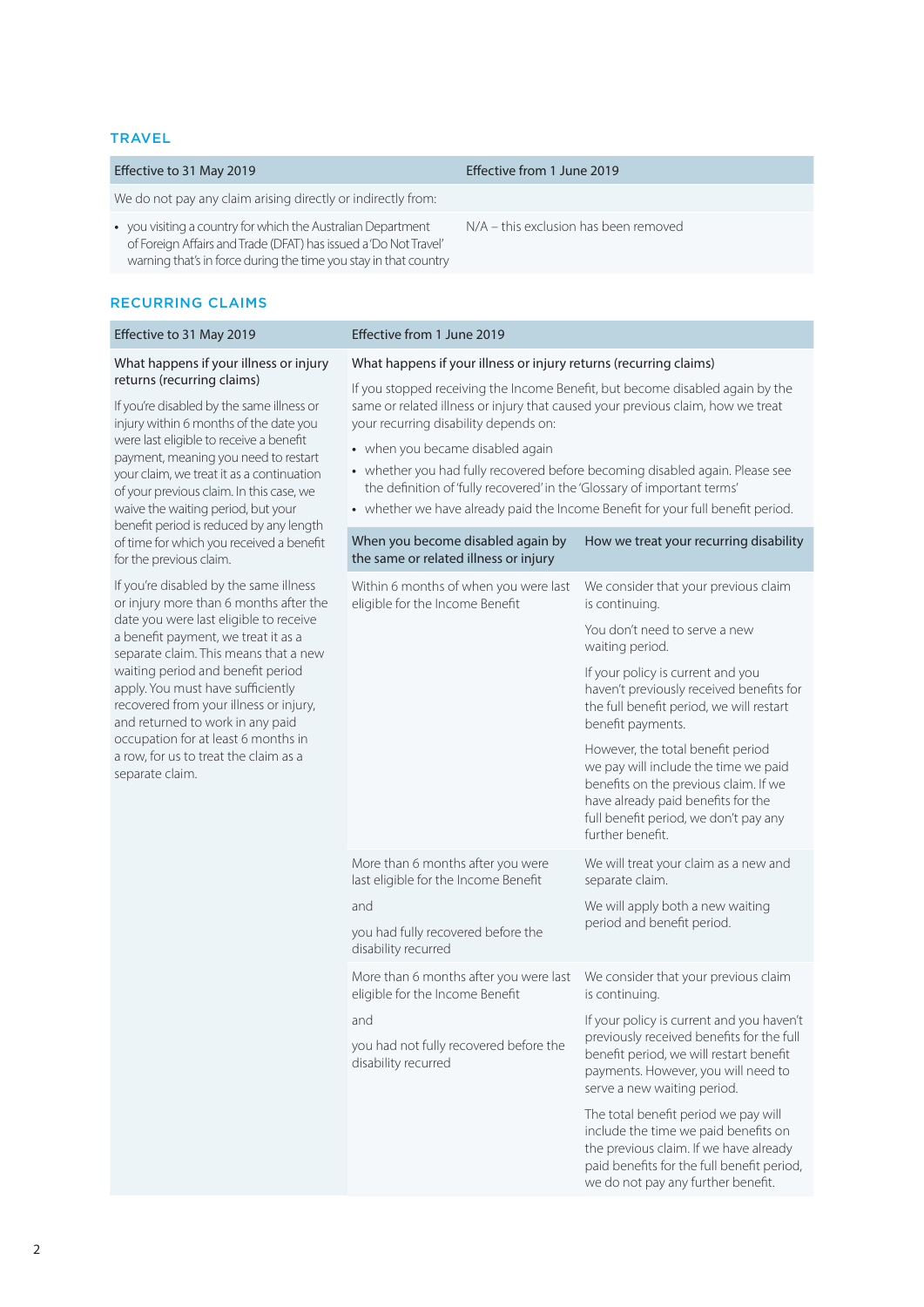### New definition

Fully recovered means for at least 6 consecutive months, you have met all the following:

- **•** you have been employed
- **•** you were able to perform all the duties of the gainful occupation in which you have been employed, that are reasonably necessary to produce your monthly income
- **•** you have not been suffering from the illness or injury you previously claimed for
- **•** you have not required or received advice, care or treatment from a medical practitioner for the illness or injury for which you previously claimed.

#### **Important Information**

This communication has been prepared by OnePath Life Limited (OnePath Life) ABN 33 009 657 176, AFSL 238341.

ANZ Income Protection covers two separate financial products. The Income Cover is issued by OnePath Life and Involuntary Unemployment and Family Care Cover are issued by OnePath General Insurance Pty Limited (OnePath General) ABN 56 072 892 365, AFSL 288160.

ANZ Income Protection is distributed by Australia and New Zealand Banking Group Limited (ANZ) ABN 11 005 357 522. ANZ is an authorised deposit taking institution (Bank) under the *Banking Act 1959* (Cth). OnePath Life and OnePath General are the issuers of these products but are not Banks. Except as set out in the issuers' contract terms (including the Product Disclosure Statement (PDS)), these products are not a deposit or other liability of ANZ or its related group companies. None of them stands behind or guarantees the issuers or their products.

The information provided is of a general nature and does not take into account your personal objectives, financial situation or needs. You should consider the appropriateness of the information, having regard to your objectives, financial situation and needs. You should read the ANZ Financial Services Guide and PDS (available online at anz.com/insurance or by calling 13 16 14) and consider whether the product is right for you before making a decision to acquire or continue to hold the product.